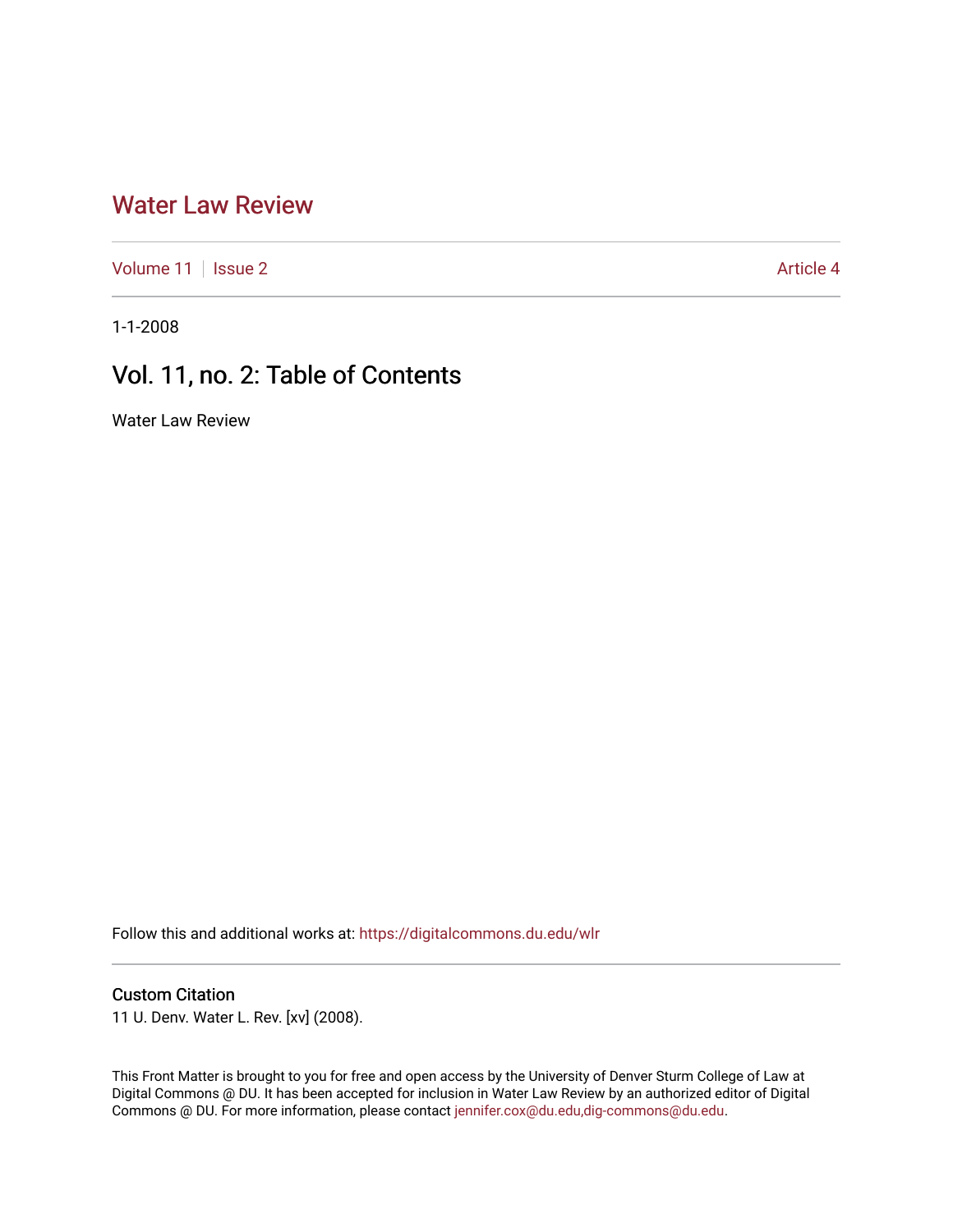# **UNIVERSITY OF DENVER** WATER LAW REVIEW

**VOLUME 11 ISSUE 2 SPRING 2008** 

## **CONTENTS**

### **ARTICLES**

| HARMONIZING MANAGEMENT OF GROUND AND SURFACE WATER USE UNDER EAST-                                                                        |               |
|-------------------------------------------------------------------------------------------------------------------------------------------|---------------|
| R. Timothy Weston                                                                                                                         |               |
| DETERMINING WATER QUALITY STANDARDS ON TRIBAL RESERVATIONS: A COOP-<br>ERATIVE APPROACH TO ADDRESSING WATER QUALITY UNDER THE CLEAN WATER | Maria E. Hohn |

#### **INTERNATIONAL PERSPECTIVES**

GROUNDWATER **AND INTERNATIONAL LAw: THE NEED** FOR **SPECIFIC REGULATION .313** *Nora R. Pincus*

THE WATERSHED ECONOMY: LEGAL CHALLENGES FACING THE TIJUANA RIVER .. 337 *Peter Smith*

#### **POETRY**

SELECTIONS OF POETRY ............................................................................... 369 *Justice Gregory J. Hobbs, Jr.* 

### CASE **NoTE**

*STOCKTON EASTERv WATER DISTRICT v. UNITED STATES ...................................* **383**

### **CoNFERENcE** REPORTS

TWENTY-FIRST CENTURY WATER SUPPLY, USE, AND DISTRIBUTION: DO THE OLD RULES **STILL APPLY?, 26TH ANNUAL** WATER LAW CONFERENCE **................................... 389**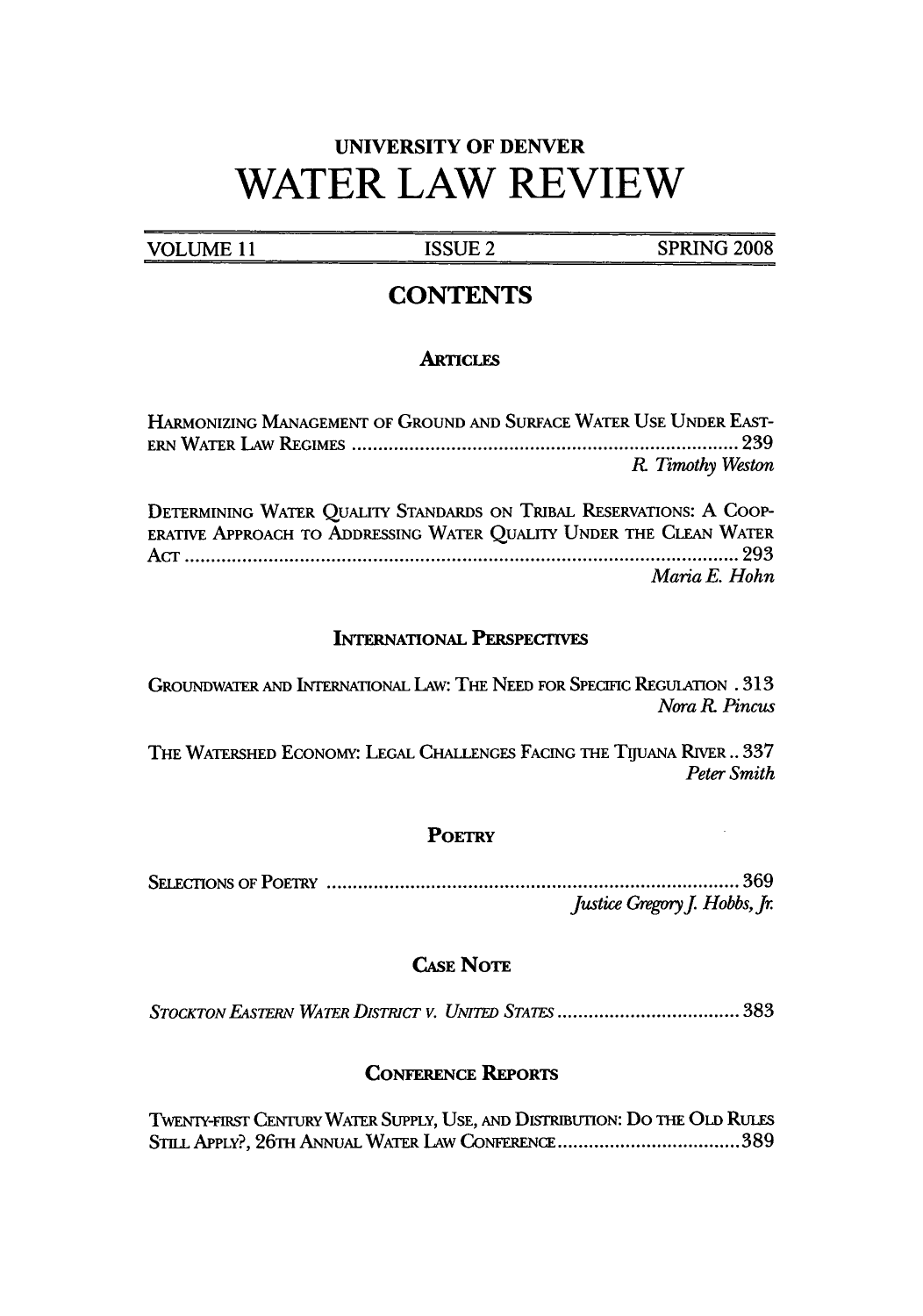| SUMMARY AND STATUS OF WATER BILLS INTRODUCED IN THE 2008 GENERAL ASSEM-     |
|-----------------------------------------------------------------------------|
| CUTTING EDGE ALTERNATIVES: CREATING, LEASING, REUSING, UNIVERSITY OF DENVER |
| ROCKY MOUNTAIN LAND USE INSTITUTE, 17TH ANNUAL LAND USE CONFERENCE 411      |
|                                                                             |
| COLORADO BAR ASSOCIATION CLE, WATER ADMINISTRATION 416                      |

# **BOOK NOTES**

| DESHENG HU, WATER RIGHTS: AN INTERNATIONAL AND COMPARATIVE STUDY 421                                                                    |
|-----------------------------------------------------------------------------------------------------------------------------------------|
| JOHN E. THORSON, SARAH BRITTON, AND BONNIE G. COLBY EDS., TRIBAL WATER<br>RIGHTS: ESSAYS IN CONTEMPORARY LAW, POLICY, AND ECONOMICS 424 |
| JACK L. AUGUST, JR., DIVIDING WESTERN WATERS: MARK WILMER AND ARIZONA V.                                                                |
| CYNTHIA BARNETT, MIRAGE: FLORIDA AND THE VANISHING WATER OF THE EAST-                                                                   |
| KARIN E. KEMPER, WILLIAM BLOMQUIST, ARIEL DINAR, INTEGRATED RIVER BASIN                                                                 |
| SARAH T. PHILLIPS, THIS LAND, THIS NATION: CONSERVATION, RURAL AMERICA,                                                                 |
| MAUDE BARLOW, BLUE COVENANT: THE GLOBAL WATER CRISIS AND THE COMING                                                                     |

## **COURT REPORTS**